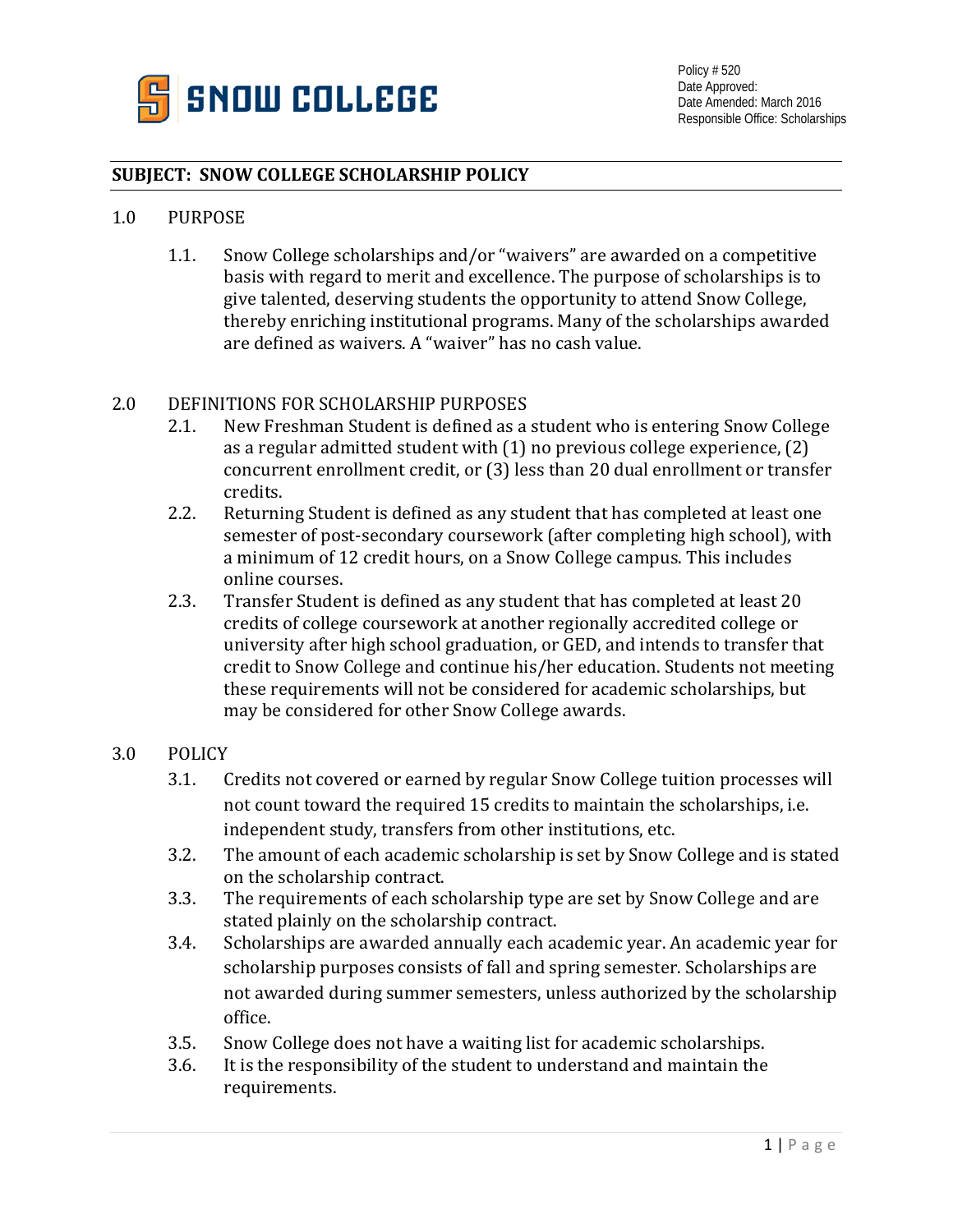

- 3.7. The student must earn the required number of credit hours stated on the scholarship contract.
- 3.8. There is no provision for a scholarship probation period. If a student loses his or her scholarship, he or she will not be placed on a probation period. The scholarship is terminated.
- 3.9. Snow College has the right to change scholarship values and criteria from year to year without notice.
- 3.10. Snow College reserves the right to cancel or limit scholarships at any time throughout a semester if there are multiple scholarship awards received. This includes any scholarship received from outside sources. Students will be notified of any of these changes.
- 3.11. Snow College reserves the right to decrease or cancel a scholarship and/or waiver if a student is repeating previously completed courses.
- 3.12. The deadline for all scholarship applications will be March 1 of each year unless otherwise stated.
- 3.13. 95 Credit Rule: Snow College students who are not currently enrolled and accepted into a four-year program, and have more than 95 attempted credit hours, must petition the Scholarship Appeals Committee to be considered for any Snow College scholarship. Students appealing pursuant to this rule must have an academic reason for staying at Snow College. Students are strongly encouraged to obtain supporting documentation from a faculty member and document the courses they expect to complete. Appeals for this purpose will be considered throughout the semester, but students are encouraged to appeal as early as possible. Students appealing under this category are appealing for the right to be considered for a scholarship. If the appeal is approved, it does not automatically guarantee the student a scholarship.

# 4.0 TYPES OF SCHOLARSHIPS

- 4.1. Resident Freshman Academic Scholarship
	- 4.1.1. Academic Elite (Four semester scholarship)<br>1. Index: 141 or above
		- 1. Index: 141 or above<br>2. Must complete 15 cr
		- Must complete 15 credits and earn a 3.5 GPA each semester of attendance
		- 3. Will automatically renew for a second year if the student's cumulative GPA is at least a 3.70
		- 4. This scholarship is deferrable
	- 4.1.2. Academic Excellence (Two semester scholarship)<br>1. Index: 130-140.99
		- 1. Index: 130-140.99<br>2. Must complete 15
		- Must complete 15 credits and earn a 3.25 each semester of attendance
		- 3. This scholarship is deferrable
	- 4.1.3. Academic Honors (Two semester scholarship)<br>1. Index: 115-129.99
		- 1. Index: 115-129.99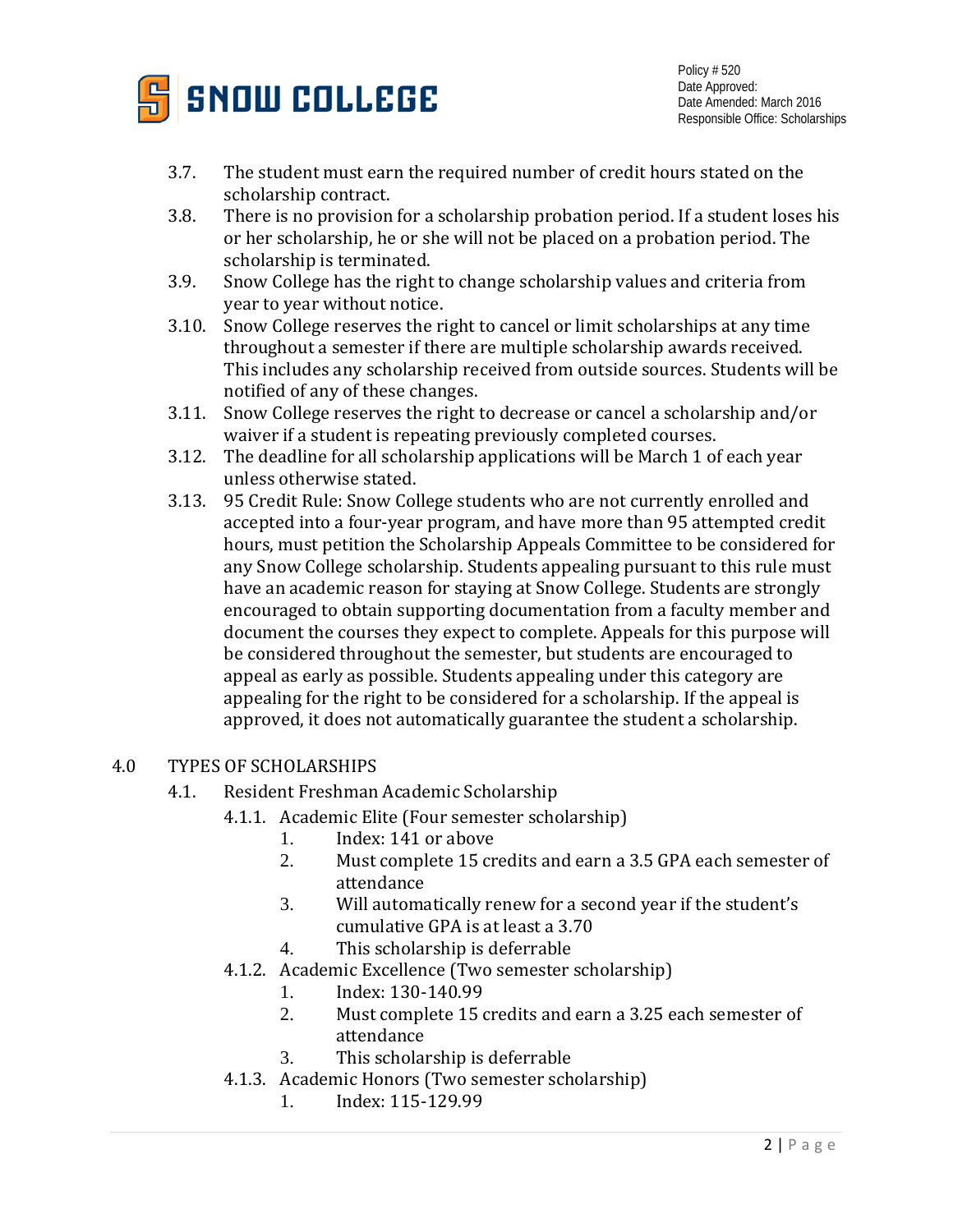

- 2. Must complete 15 credits and earn a 3.25 each semester of attendance
- 3. This scholarship is deferrable
- 4.1.4. Sterling Scholar (Four semester scholarship)<br>1. Students must be regional winners in
	- Students must be regional winners in the State of Utah or regional runners-up in any Sterling Scholar category.
	- 2. Students must provide their documentation to the scholarship office showing receipt of the Regional Sterling Scholar award by May 1 of the year awarded
	- 3. Students must complete 15 credit hours and earn a minimum 3.5 GPA each semester of attendance
	- 4. This scholarship cannot be used in conjunction with an academic scholarship
	- 5. This scholarship is deferrable
- 4.1.5. Guidelines
	- 1. A resident freshman academic scholarship index score is currently computed by taking GPA x 20 + ACT x 2.6. The scholarship index formula may be revisited regularly and adjusted as appropriate. The scholarship office will initiate any change in this formula in conjunction with the Vice President of Finance and Administrative Services, the Budget Director, and the Admissions Director.
	- 2. Resident freshmen academic scholarships are based on overall academic achievement while in high school. The following factors are used to determine scholarship awards
		- Overall high school GPA
		- Composite ACT score or a sum of Mathematics and Verbal SAT scores
		- Date of application
		- Availability of funds
		- For home schooled students, and students who earn a GED, the index will be computed by using their composite ACT score or a sum of Mathematics and Verbal SAT scores in conjunction with the average GPA of newly admitted students with those same test scores.
- 4.2. Returning/Transfer Academic Scholarship
	- 4.2.1. Students currently attending or transferring to Snow College may apply for academic, departmental and/ or leadership scholarships. Awards are based on the student's academic performance, talent, or leadership experience and available funds.
	- 4.2.2. Guidelines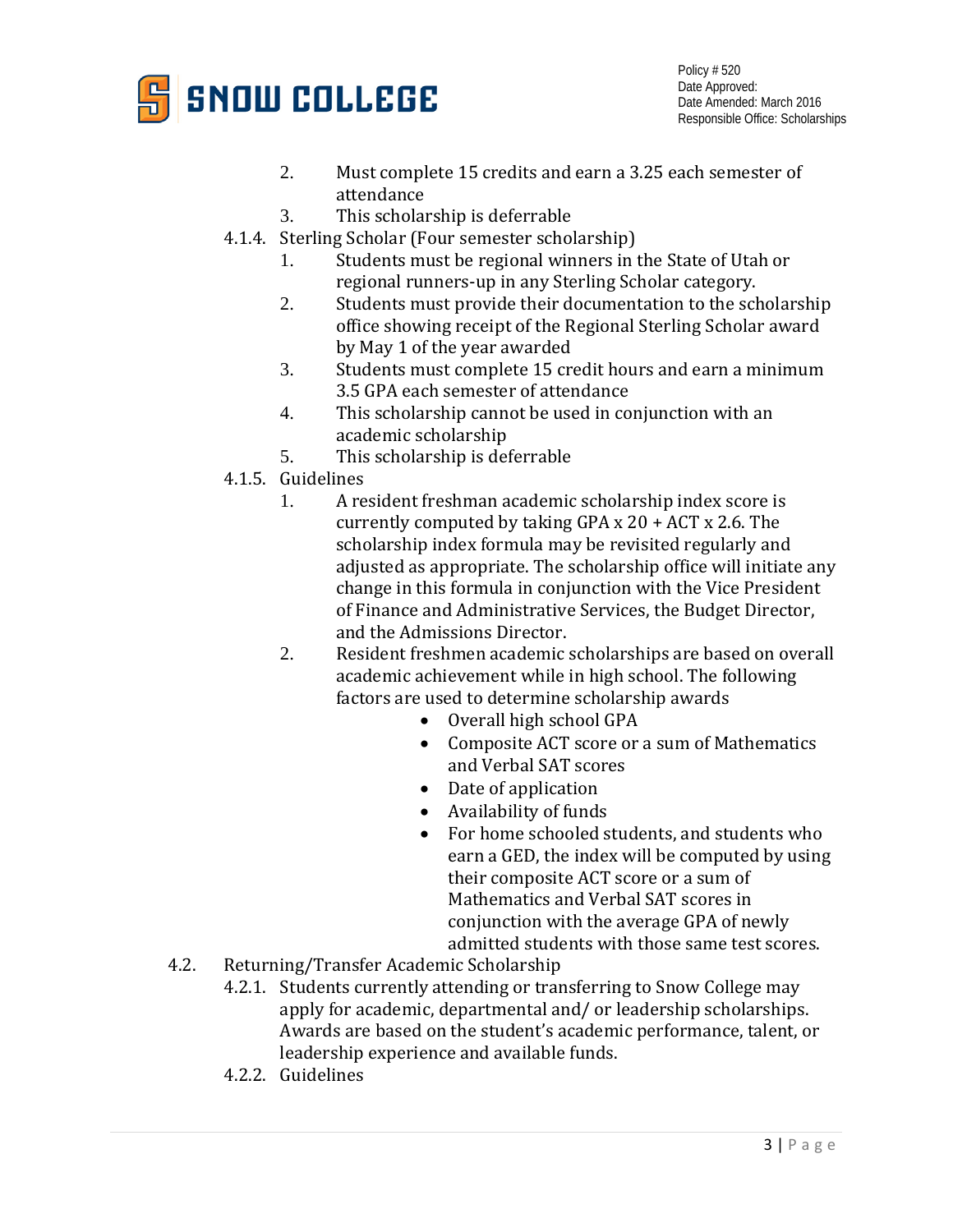

- 1. Returning and transfer student academic scholarships are based on cumulative GPA for all college credit earned.
- 2. A 3.50 cumulative GPA is necessary to be competitive for this award.
- 3. Scholarships are awarded on a fist come first served basis as restricted by available funds. Student must apply by March 1 to be considered for the following academic year.
- 4. Each scholarship award may have individual requirements for the student to maintain. The scholarship requirements will be stated on the scholarship contract.
- 5. Returning/Transfer Academic scholarships are not deferrable, unless authorized by the scholarship office.
- 6. The scholarship awardee will be required to write a thank you letter if the scholarship is funded by a private account.
- 7. Scholarship awards will be limited due to availability of funds.
- 4.3. Non-resident Freshman Academic Scholarships
	- 4.3.1. Western Undergraduate Exchange Award (WUE) is granted to Snow College by the State of Utah and may be adjusted without prior notice. This is awarded as an academic scholarship and consideration for this award is based on high school GPA, ACT or SAT I test scores, and the student's admission date. An index of 115 or higher is required to be granted this award. Current Snow students and transfer students will be considered based on their GPA on post-high school credit and the date they submit their Returning/Transfer Academic Scholarship application. A minimum grade point average of 3.0 is required while maintaining 15 credit hours in order to renew this award. Participating states include: AK, AZ, CA, CO, HI, ID, MT, ND, NM, NV, OR, SD, WA, WY. The students will be placed on the award list based on the student's date of admission. The scholarship is awarded based upon availability of funds. This award reduces a student's nonresident portion of tuition to 150% of resident tuition. Any credits earned by students on a WUE scholarship cannot be used to meet the requirements for Utah residency. This scholarship cannot be used in conjunction with any other nonresident waiver. This scholarship cannot be deferred.
	- 4.3.2. Non-Resident Tuition Waiver (NRTW) is granted to Snow College by the State of Utah and may be adjusted without prior notice. The NRTW is a one-year scholarship open to all "new" non-resident students, from any state. This is awarded as an academic scholarship and consideration for this award is based on high school GPA, ACT or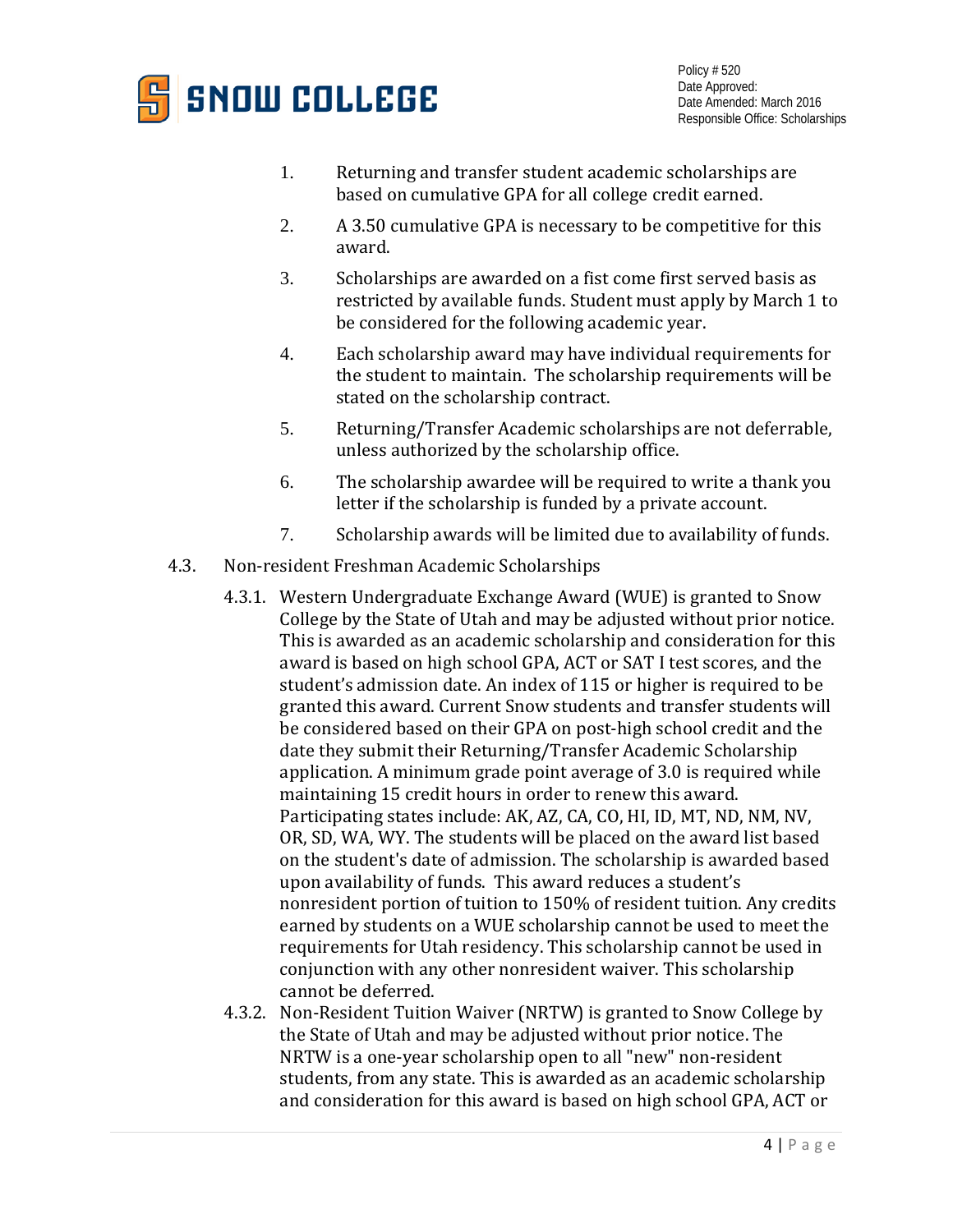

SAT I test scores and the student's admission date. An index number of 115 or higher is required to be granted this award. After the first semester of enrollment, students must have completed 15 credit hours while maintaining a minimum 3.0 grade point average to receive the waiver for the second semester. The amount of the award is equal to one half of the difference between non-resident and resident tuition. The students will be placed on the awarding list based on the student's date of admission. The scholarship is then awarded based upon availability of funds. This scholarship cannot be deferred.

- 4.3.3. A student can only be awarded one non-resident scholarship. The NRTW scholarship is considered first for students not of a WUE state but a student from a WUE state can choose to have a NRTW.
- 4.4. Non-Resident Scholarships
	- 4.4.1. Alumni Legacy Nonresident Waivers are granted to Snow College by the State of Utah and may be adjusted without prior notice. This award allows Snow College to waive an amount up to the full nonresident portion of tuition for children and grandchildren of Snow College graduates. This is to recognize the legacy of past graduates and promote a continued connection to their alma mater. This waiver is only for the children and/or grandchildren of Snow College graduates who live outside of Utah. A student must have at least one parent or grandparent who has graduated from Snow College with an associate's degree or higher. Applicants must be enrolled at a higher education institution in Utah for the first time to be considered. A minimum grade point average of 2.5 is required in order to be granted this waiver from one semester to the next. Any credits earned by students on the Alumni Legacy Waiver cannot be used to meet the requirements for Utah residency. This waiver cannot be used in conjunction with any other nonresident waiver. The Alumni Legacy Waiver cannot be deferred.
	- 4.4.2. Non-Resident Waivers- Legislated (NRESW) is granted to Snow College by the State of Utah. Snow College has the right to limit these funds and target the student population to be awarded. These waivers are awarded to students based on meritorious standards set by the college. The amount of this award will be set by Snow College, and cannot be used in conjunction with any other nonresident waiver. This scholarship may be deferred if authorized by the Snow College scholarship office.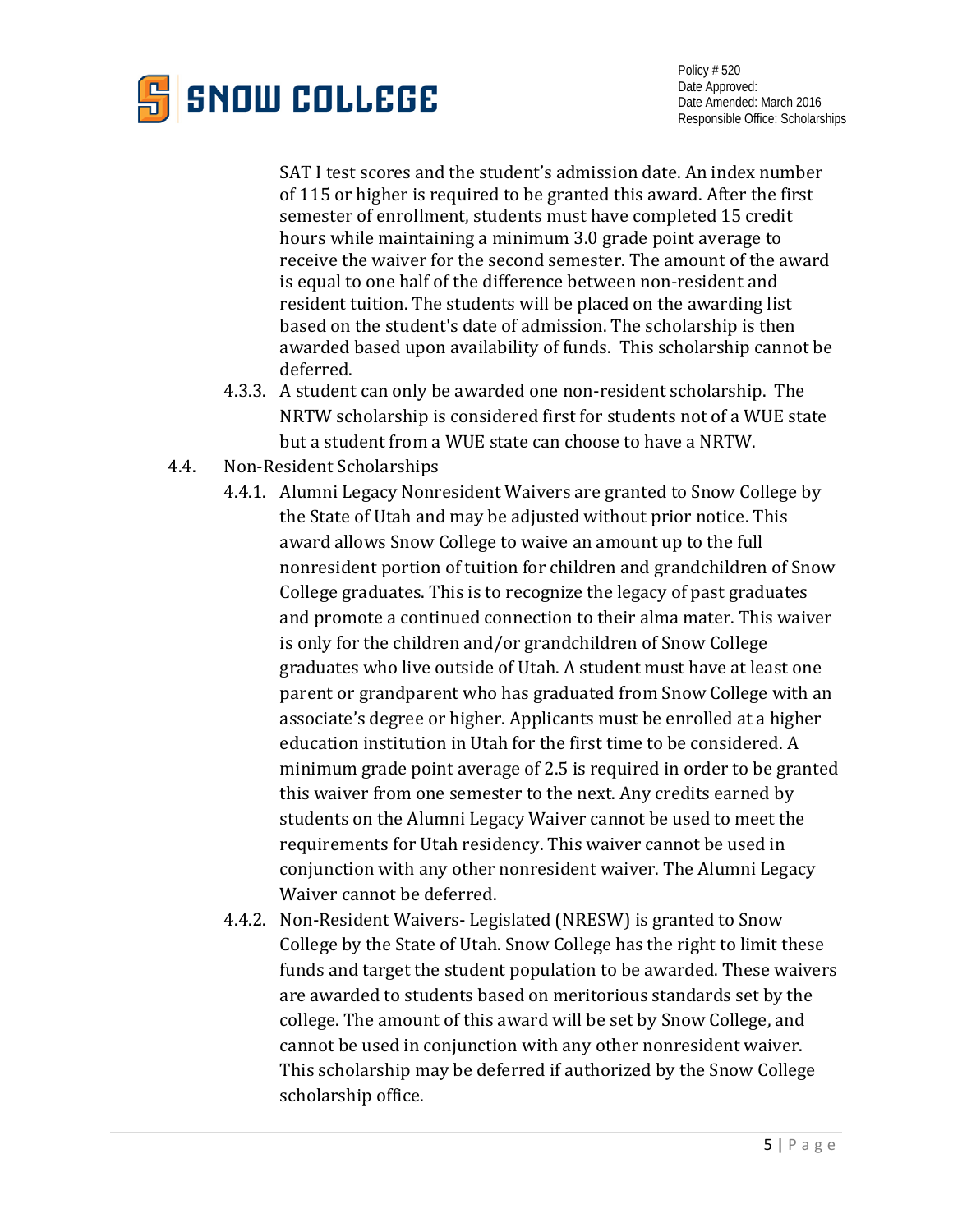

# 4.5. Performance Based and Departmental Scholarships

- 4.5.1. Performance Based and Departmental Scholarships are awarded according to talent or excellence in specific areas and may require an audition or portfolio. Each department sets their own requirements.
- 4.5.2. Guidelines:
	- 1. Departmental scholarships are awarded annually.
	- 2. The department will determine the amount awarded to each student.
	- 3. Performance Based and Departmental scholarships are not deferrable unless authorized by both the awarding department and the scholarship office.
	- 4. The Scholarship office, in conjunction with the Budget and Controller's offices will determine the amount available for each department to award based on the interest earnings of College investments. The Scholarship Office and the departments will be in contact regarding the amounts available and the deadlines to follow.
	- 5. The allocation of investment earnings designated to fund department level scholarships, and/or department requests for funding of new or additional scholarships, may be reviewed annually as requests are received from academic departments. Written requests outlining department justification and demonstrated need for such a change shall be submitted to the Scholarship Office by December 1st of the year preceding the start of fall semester when the scholarship(s) would begin. All requests shall be submitted on a form developed and maintained by the Scholarship Office. Requests shall be reviewed by a committee consisting of the College President, Vice President for Academic Affairs, Vice President for Finance and Administrative Services, and the Vice President of Student Success. Notice of decisions will be made in a timely manner so that scholarship awards may be made in accordance with regular scholarship dates.
	- 6. Each department is required to submit their scholarship recipients (clearance memo) to the Scholarship Office by May 1 of each year. Failure to submit awards by May 1 will result in the money being redistributed and awarded by the Scholarship Office to students meeting the fund criteria.
	- 7. When entering in, or awarding the scholarships to the recipients on the clearance memos, if a student has a term GPA below 2.0 for the last semester at full time status, the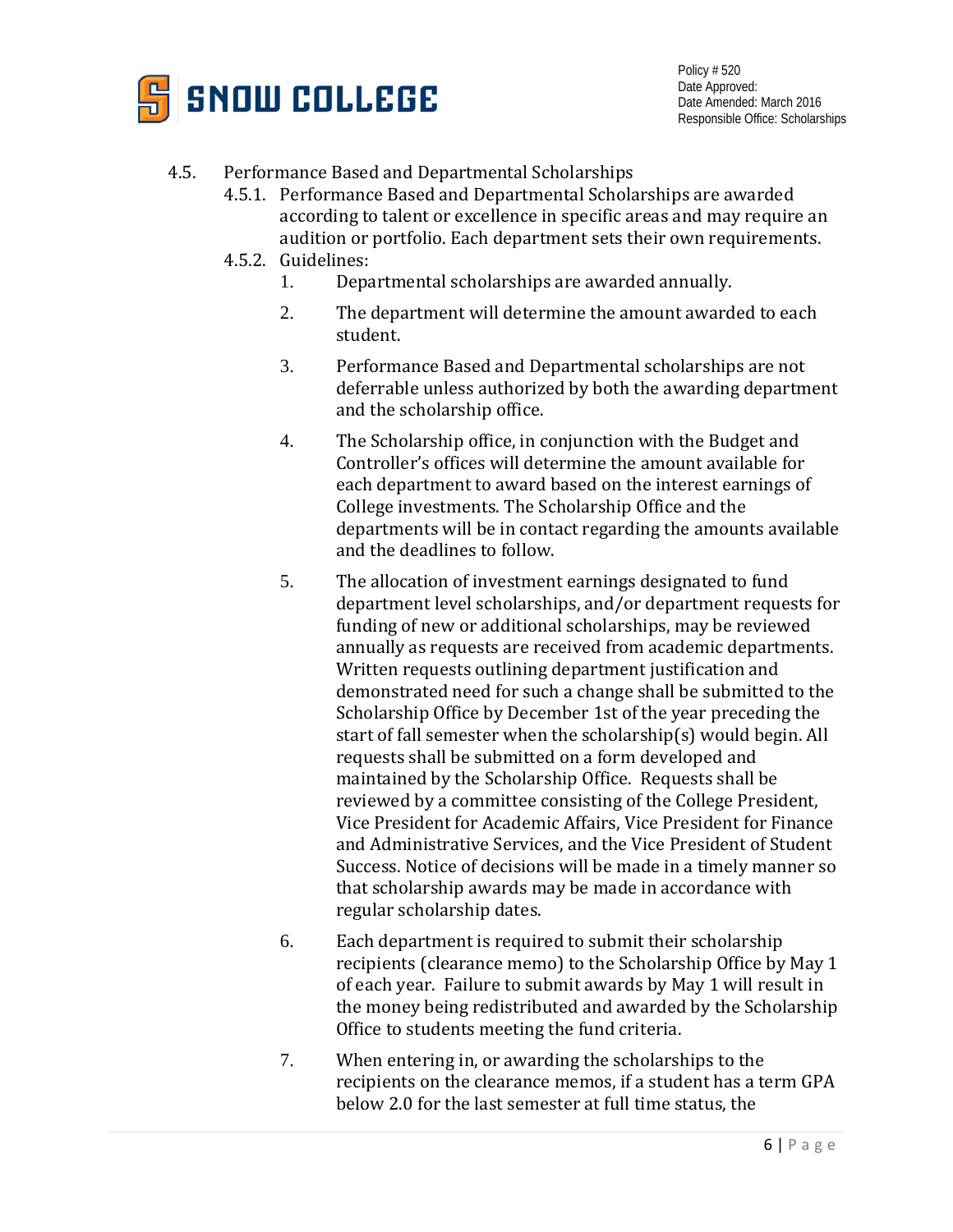

scholarship will not be awarded. This is for new awards, not for students who did not meet the requirements on their scholarship contracts.

- 8. It is the department's responsibility to stay below the allotted amount they are given to award.
- 9. Students cannot be awarded more than full tuition + \$700.00 per semester, unless authorized by the Scholarship Office.
- 10. Departments are allowed to award a portion of private money designated for the individual departments as long as they use the money as a useful recruitment or retention tool and work directly with the scholarship office when awarding. Departments should pay close attention and try not to over award students who have multiple scholarships.
- 11. The student is required to sign and follow all points outlined in the Snow College Scholarship Contract. Failing to do so, may result in the removal of scholarship funds.
- 4.6. Private Scholarships
	- 4.6.1. Many Snow College scholarships are funded from generous donations. The requirements to receive and/or keep these scholarships are set by the donors themselves or by Snow's Advancement & Development Office in accordance with the wishes of the donor. An application for Federal Financial Aid, FAFSA, is also required for many of these awards. Utah law no longer requires that you verify lawful presence in the United States to apply for a private scholarship.
	- 4.6.2. Guidelines
		- 1. The Office of Advancement works directly with Snow College Donors. All correspondence with Donors should be coordinated with the Advancement Office.
		- 2. The Scholarship Office determines the qualifying applicants to be awarded private money.
		- 3. The Scholarship Office awards and processes all private scholarships.
		- 4. All private scholarship recipients must submit a thank you letter to the donor(s), and may be asked to participate in thank you videos, donor receptions, etc. Information regarding these additional requirements will be included in the scholarship contract.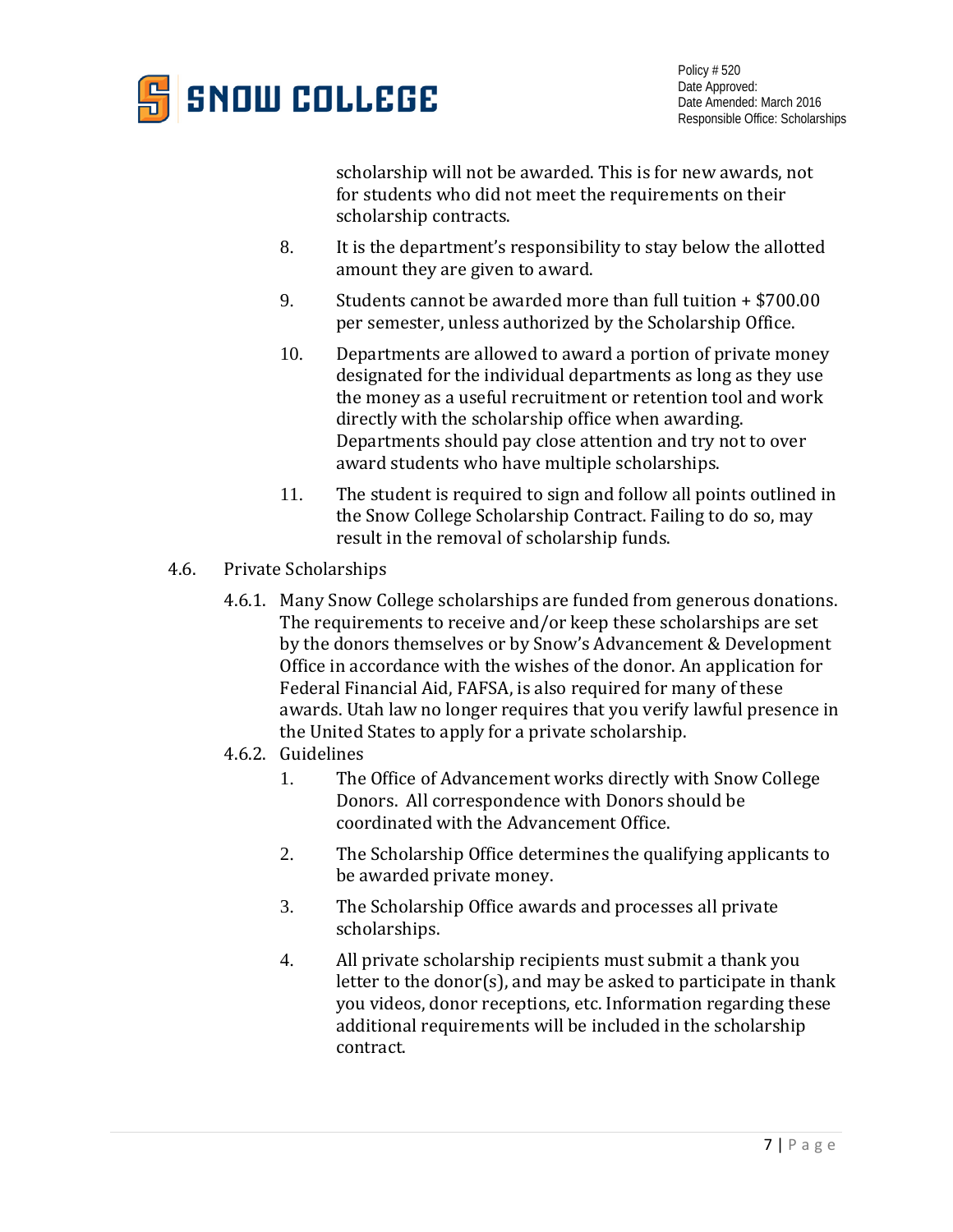

- 5. The student is required to sign and follow all points outlined in the Snow College Scholarship Contract. Failing to do so may result in the removal of scholarship funds.
- 6. Departments are allowed to award a portion of private money designated for the individual departments as long as they use the money as a useful recruitment or retention tool and work directly with the scholarship office when awarding.
- 7. Private scholarships cannot be deferred.
- 4.7. Leadership Scholarships
	- 4.7.1. Ambassador Leadership Scholarships
		- 1. Students applying for leadership scholarships are expected to submit a resume, leadership application, and have a personal interview with the Admissions Advisors/Director. The Director of Admissions and the Advisor to the Director decide on the annual awards.
		- 2. Once awarded, the student is required to maintain a minimum 2.75 GPA and earn 12 credits each semester.
		- 3. The student is required to sign and follow all points outlined in the Snow College Ambassador Leadership Contract. Failing to do so may result in the removal of scholarship funds.
		- 4. If a student falls below the GPA or credit hour requirement or does not fulfill their Ambassador obligation(s), the scholarship office has the right to cancel disbursements or withdraw funds until further notice from the Admissions Director.
	- 4.7.2. Student Body Advocate Scholarships
		- 1. Student Body Advocate Scholarships will be awarded through the Student Government Office.
		- 2. Once awarded, the student is required to maintain a 2.75 GPA and earn 12 credits each semester.
		- 3. The student is required to sign and follow all points outlined in the Snow College Student Body Advocate Leadership Contract and the Individual Position Contract.
		- 4. Student Body Advocate scholarships are funded through student fees.
		- 5. The Director of Student Life and the Director of Admissions are required to submit their scholarship recipients (clearance memo) to the Scholarship Office by May 1 of each year.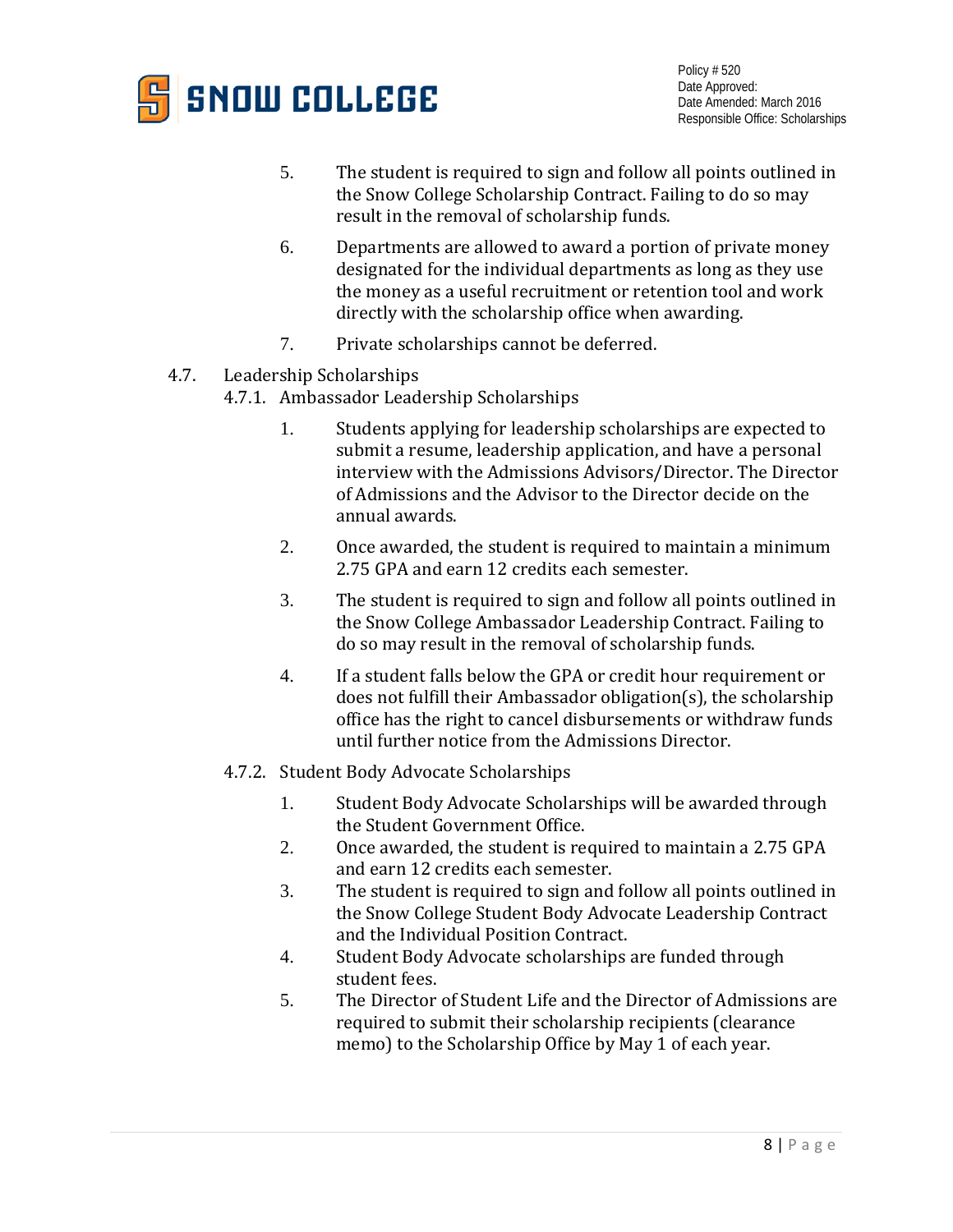

- 6. The student is required to sign and follow all points outlined in the Snow College Student Body Advocate Contract. Failing to do so may result in the removal of scholarship funds.
- 7. If a student falls below the GPA or credit hour requirement or does not fulfill their SBA obligation(s), the scholarship office has the right to cancel disbursements or withdraw funds until further notice from the Student Life Director.
- 4.8. Diversity Scholarship
	- 4.8.1. The Diversity Scholarship takes into account ethnic origin, grade point average, as well as geographic location. Students from the central six county areas will have first consideration for the Diversity Scholarship as follows: 1) Sanpete/Sevier Counties, 2) Juab, Millard, Piute, Wayne Counties, 3) All other Utah residents, 4) US citizens.
	- 4.8.2. Guidelines:
		- 1. The Diversity Scholarship is awarded by the Multicultural Committee
		- 2. The Multicultural Committee is required to submit their scholarship recipients (clearance memo) to the Scholarship Office by June 1 of each year. Failure to submit awards by June 1 may result in the money being redistributed and awarded by the Scholarship Office to students meeting the fund criteria.
		- 3. The Budget Director will determine annually the amount available for the Diversity Scholarship.
		- 4. The Scholarship Office and the Multicultural Committee will be in contact regarding the funds available and the deadlines to follow.
		- 5. This scholarship is available to full and part-time students.
		- 6. Students must maintain a minimum 2.5 GPA and be registered for at least 6 credits.
		- 7. The student is required to sign and follow all points outlined in the Snow College Scholarship Contract. Failing to do so may result in the removal of scholarship funds.
- 4.9. Athletic Scholarship
	- 4.9.1. Snow College is a member of the National Junior College Athletic Association (NJCAA) and follows the guidelines for eligibility and scholarships. In addition to the NJCAA rules and regulations, the following rules will govern intercollegiate scholarships: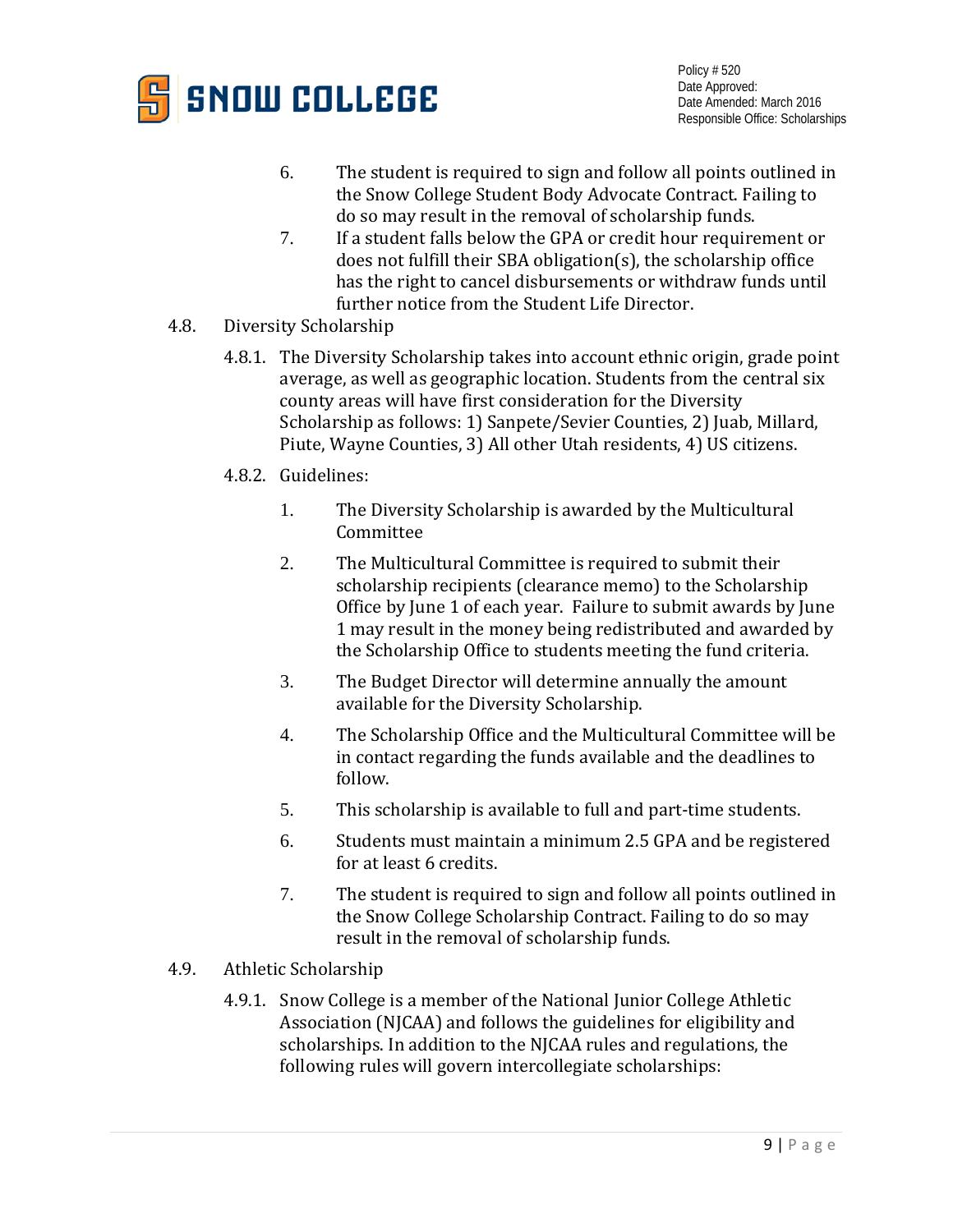

- 1. Athletes will be awarded scholarships up to the allowable limits as outlined by the NJCAA.
- 2. Student Fees will not be part of the athletic-related aid package.
- 3. Athletes will be required to maintain a 2.0 GPA with a minimum of 12 non-repeated credits.
- 4. Scholarships for athletes with a GPA below 2.0 (for the semester) will not be renewed until the athlete earns a 2.0 GPA (12 credits). If needed, summer semester credits can be used to regain eligibility and scholarship.
- 5. The Athletic Department and the Scholarship Office will be in regular contact regarding the funds available and any scholarship deadlines to follow.
- 6. The Athletic Department will determine the amounts awarded to each student based on the authorized scholarship budget.
- 7. The Athletic Department is required to submit the names of their scholarship recipients to the Scholarship Office by July 1 of each year, or when the awards are made available to the student athletes.
- 8. The Budget Office will determine annually the funds available to award. Ultimately, it is the Athletic Department's responsibility to stay within budget.
- 9. When entering in, or awarding athletic scholarships, if a student has a term GPA below 2.0 for the last semester at full time status, the scholarship will not be awarded. This is for new awards.
- 10. Any athlete that is dismissed from a team or is mandated to withdraw from school may be responsible to repay any scholarship funds received.

# 4.9.2. Appeals<br>1. A

- 1. Appeals for lost scholarships will be heard with the following to be considered:
	- Cumulative GPA
	- Eligibility according to NJCAA
	- Extenuating circumstances (must be accompanied by supporting documentation)
- 2. Appeals will be heard and ruled upon by the Scholarship Appeals Committee. This will be the final option in the appeals process.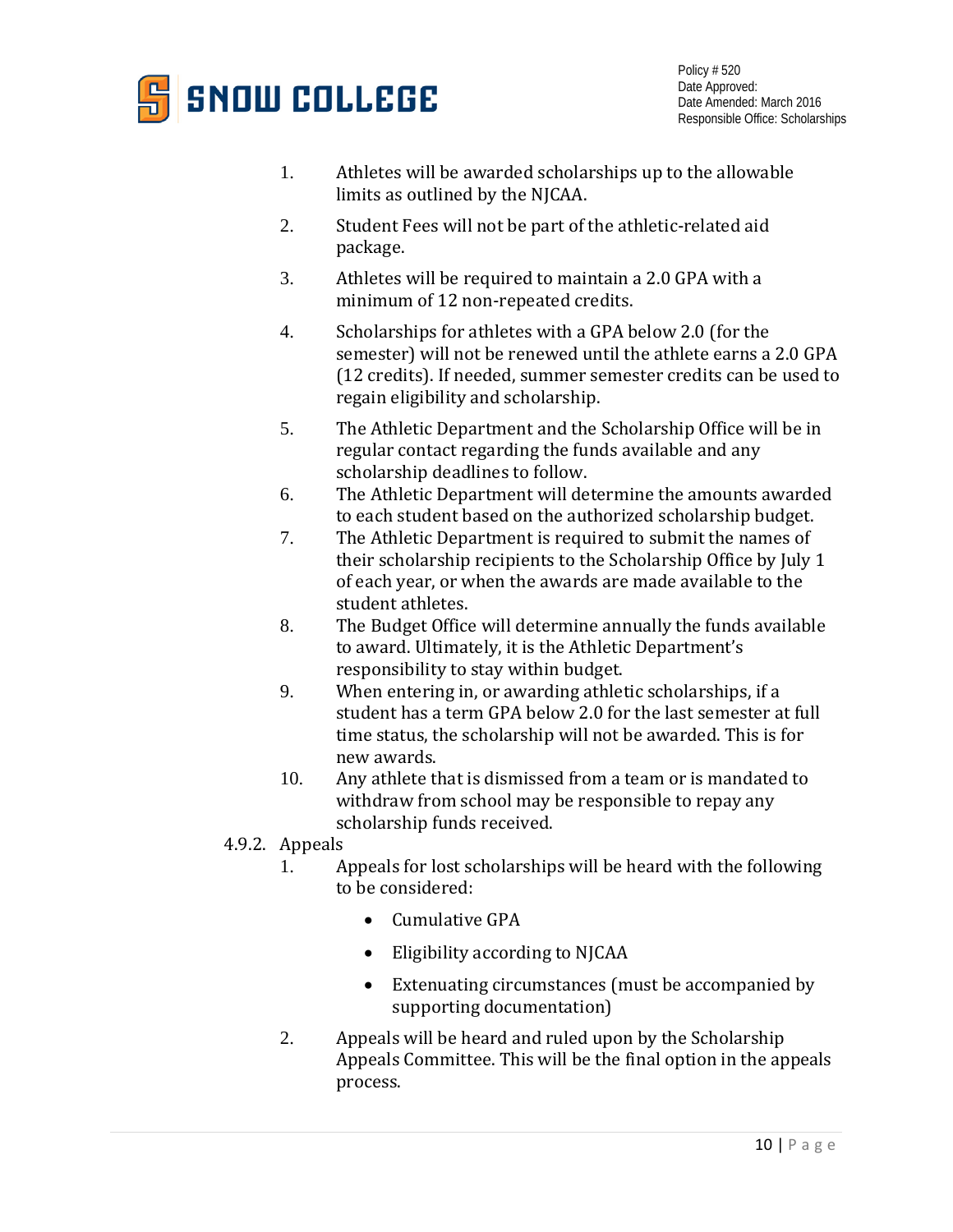

## 5.0 SCHOLARSHIP CONTRACT

5.1. The scholarship contract is a contract between the student and Snow College. By either accepting the scholarship online or by signing the contract with the Snow College Scholarship Director, the student accepts the responsibility to maintain the requirements to keep the award.

## 6.0 SCHOLARSHIP APPEAL PROCESS

- 6.1. Scholarships require compliance with the scholarship award letter (contract), this Policy and maintaining minimum GPA. If a scholarship is lost or revoked, the student may appeal according to the following guidelines.
- 6.2. Guidelines:
	- 6.2.1. Appeals are reviewed and decided by the Scholarship Appeals Committee. The committee consists of the Scholarship Director and three to four other employees representing different departments on campus. The membership may vary from year to year. Selection of the scholarship appeals committee is made by the Scholarship Director and the Vice President of Finance and Administrative Services and includes two faculty members and two staff members. See Appendix for up-to-date scholarship appeal form and guidelines.
	- 6.2.2. It is at the discretion of the scholarship appeals committee to either reinstate the scholarship back to the student in its entirety, to reduce the scholarship, or to decline the appeal. The committee may also suggest that a different type of scholarship be awarded to the student who is appealing. The terms and conditions along with the length of the award (if approved) will be communicated to the student through email.
	- 6.2.3. A loss of a scholarship may be appealed for reasons including unavoidable absence from school due to medical or personal issues such a death in the family, divorce or military service. To appeal, students must complete a Scholarship Appeal form by the third Friday of the semester following the loss of his/her scholarship. The Scholarship Appeal Form should include as much documentation as possible. If an appeal is filed on a medical issue, the dates of illness or accident, the period for which the student could not attend school and explanation must be typed on official letterhead with physician's signature and telephone number. Medical bills do not meet the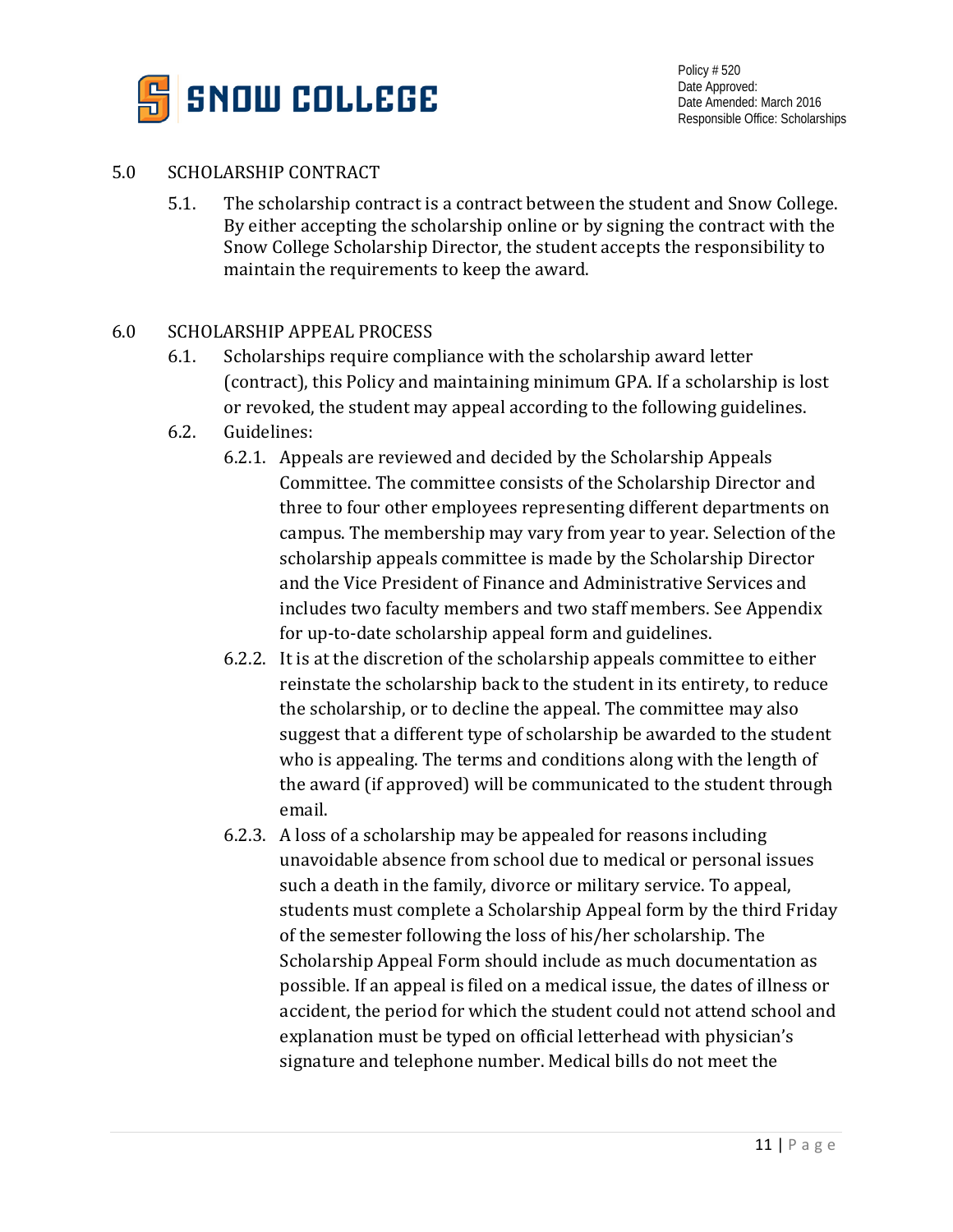

documentation guidelines. Other acceptable documentation may be (but are not limited to) obituaries, divorce decrees, or military papers.

- 6.2.4. Loss of Scholarship Due to Grades and/or Credits: The scholarship office attempts to notify students that a scholarship will or has been lost. However, notification cannot be guaranteed and it is the student's responsibility to check their GPA and credit hours at the end of each semester to determine if they are in danger of losing their scholarship. Even if not notified by the scholarship office, a student must file a timely appeal by the third week of the next semester. If a scholarship has been lost due to grades or insufficient credit hours, the student should first contact all instructors to verify that all grades are accurate. A student should not ask an instructor to change a grade for the purpose of retaining a scholarship. If a grade has been reported or recorded inaccurately, this should be noted on the appeal form.
- 6.2.5. 95 Credit Rule: Snow College students who are not currently enrolled and accepted into a four-year program and have more than 95 attempted credit hours must petition the Scholarship Appeals Committee to be considered for any Snow College scholarship. Students appealing pursuant to this rule must have an academic reason for staying at Snow College. Students are strongly encouraged to obtain supporting documentation from a faculty member and document the courses they expect to complete. Appeals for this purpose will be considered throughout the semester, but students are encouraged to appeal as early as possible. Students appealing under this category are appealing for the right to be considered for a scholarship. If the appeal is approved, it does not automatically guarantee the student a scholarship.

# 7.0 WITHDRAWING OF SCHOLARSHIP FUNDS

- 7.1. Academic Scholarships
	- 7.1.1. Academic scholarships will not disburse into the student's account (at the beginning of each semester) unless the student is registered at full time status.
	- 7.1.2. The funds may be withdrawn if the student drops below 15 credit hours within the first three weeks of the semester.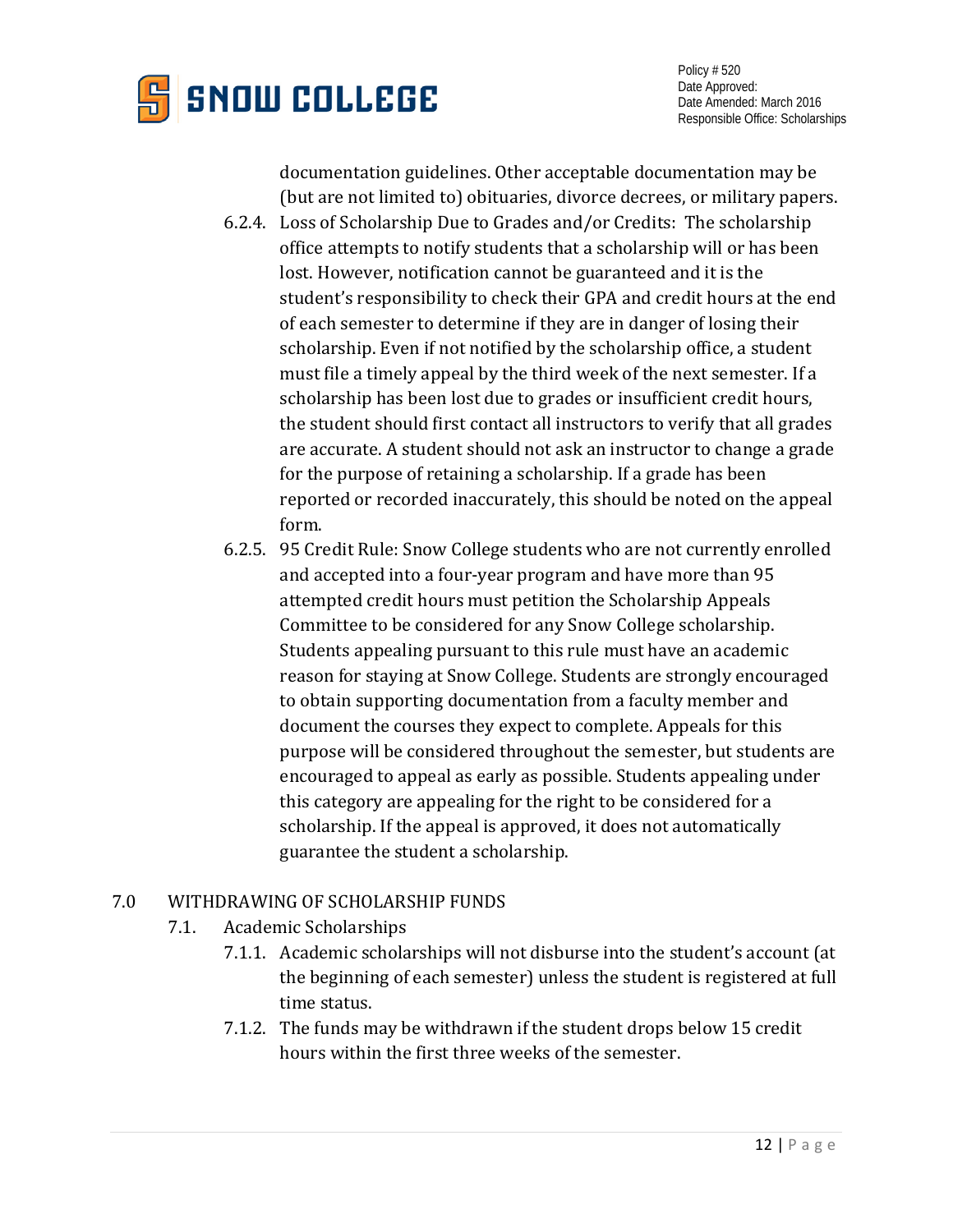

- 7.1.3. After the third week (the 21st day), if the student drops below 15 credit hours, the scholarship will not be renewed for the following semester.
- 7.1.4. If the student completely withdraws from school before the 60% semester date, the scholarship is withdrawn in its entirety.
- 7.1.5. After the 60% date, if the student completely withdraws, the scholarship will not be renewed for the following semester.
- 7.2. Departmental, Performance based, Diversity, Nonresident, Leadership, and Private Scholarships
	- 7.2.1. Departmental, Performance based, Leadership, and Private Scholarships will disburse at the beginning of each semester as long as the student is enrolled in at least 10 credit hours. If the student is enrolled for less than 10 credit hours, the Scholarship office will need to approve.
	- 7.2.2. Each scholarship has its own set criteria. It is the student's responsibility to enroll in the required number of credit hours.
	- 7.2.3. If the student completely withdraws from school before the 60% semester date, the scholarship is withdrawn in its entirety.
	- 7.2.4. After the 60% date, if the student completely withdraws, the scholarship will not be renewed for the following semester.
	- 7.2.5. If the student does not fulfill their contract obligations, the Scholarship Office in conjunction with the awarding department has the right to remove funds.

# 8.0 DUPLICATION OF AWARDS

- 8.1. Due to limited scholarship resources and the need to distribute scholarships among as many students as possible, Snow College limits the amount awarded to each student. Therefore, if a student is awarded two scholarships from different departments, the student may be required to accept only one of the awards. In such cases the student should carefully read the Scholarship Contract for each award before making any decision.
- 8.2. Students cannot be awarded more than full tuition + \$700.00, unless authorized by the Scholarship Office.

# 9.0 DEFERMENT OF SCHOLARSHIPS

- 9.1. Students who wish to hold (defer) a scholarship must complete a Leave of Absence Form before their absence.
- 9.2. Some Snow College scholarships are not eligible for deferment. The scholarship contract identifies deferment eligibility. Scholarships may be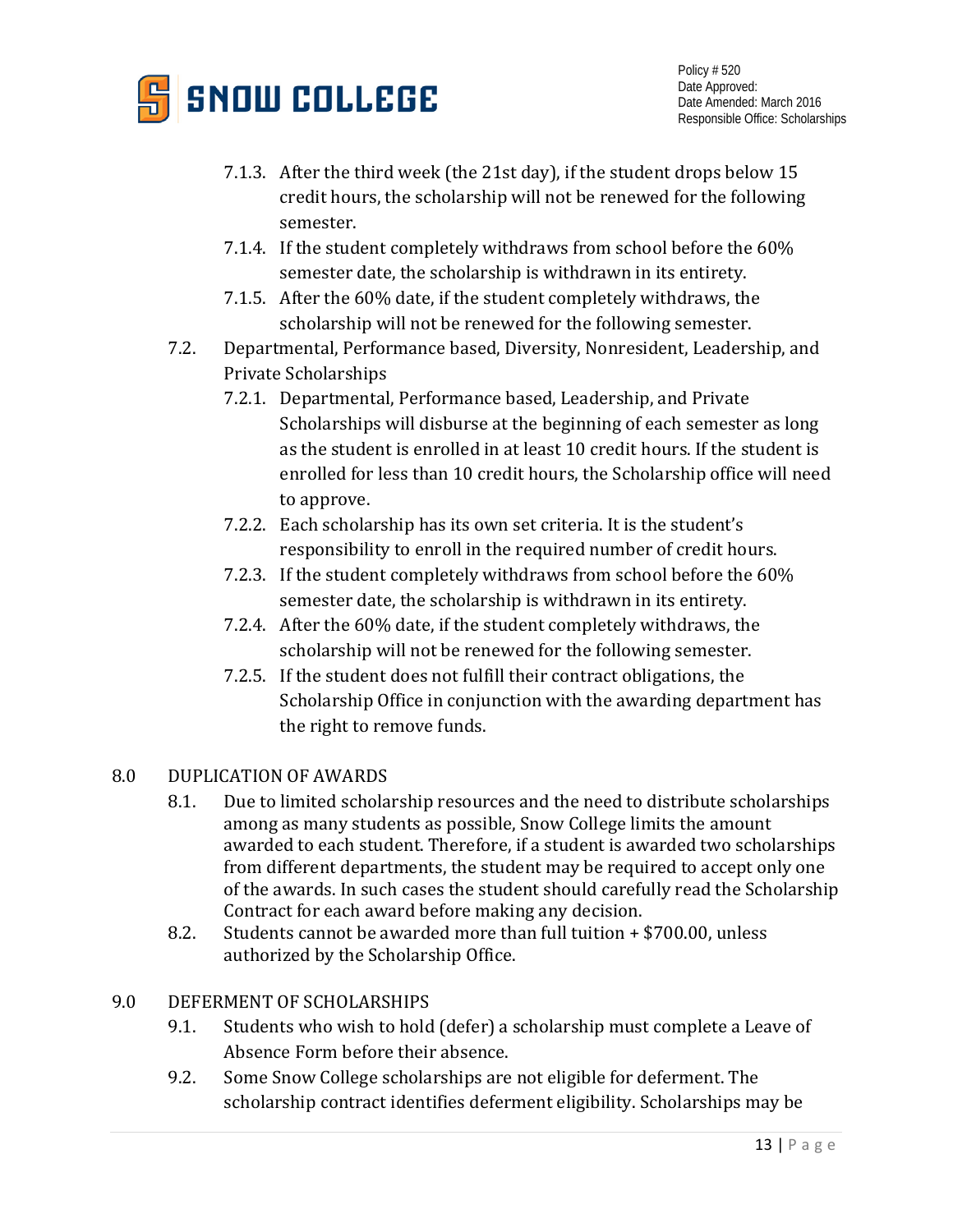

held (deferred) by those students wishing to interrupt their education for military service, medical reasons, or organized service programs through the student's church, community or government. Deferments being requested for personal reasons such as employment, internship, illness, etc. will be reviewed and decided on by the scholarship appeals committee. Scholarships will be held for a period of 32 months.

- 9.3. A student must submit documentation with the Leave of Absence Form supporting the reason for interrupting their education. The deferment will not be processed without supporting documentation.
- 9.4. If a student attends another institution before the deferment or after he or she returns, the scholarship will be canceled.
- 9.5. The scholarship office must be notified of when the student plans on returning or enrolling; this is the student's responsibility. Leave of absence or deferment forms must be turned in prior to the start of the first semester of deferment. If a leave of absence or deferment form is turned in after the start of the semester (of which the student would like to defer), the scholarship will not be held.

# 10.0 ADA ACCOMODATIONS FOR SCHOLARSHIP PURPOSES

- 10.1. A student with a disability may apply for reasonable accommodations with regard to admission and scholarships. Potential accommodations include, but are not limited to, waiving the required ACT scores or course loads required to retain a scholarship. A student who believes they have a qualifying disability should contact the Snow College Accessibility Resource Center well in advance of admission and scholarship application deadlines and work with the Center to provide required documentation and establish reasonable accommodations.
- 10.2. Students appealing the loss or revocation of a scholarship related to a disability should indicate the reasons on the Scholarship Appeal Form.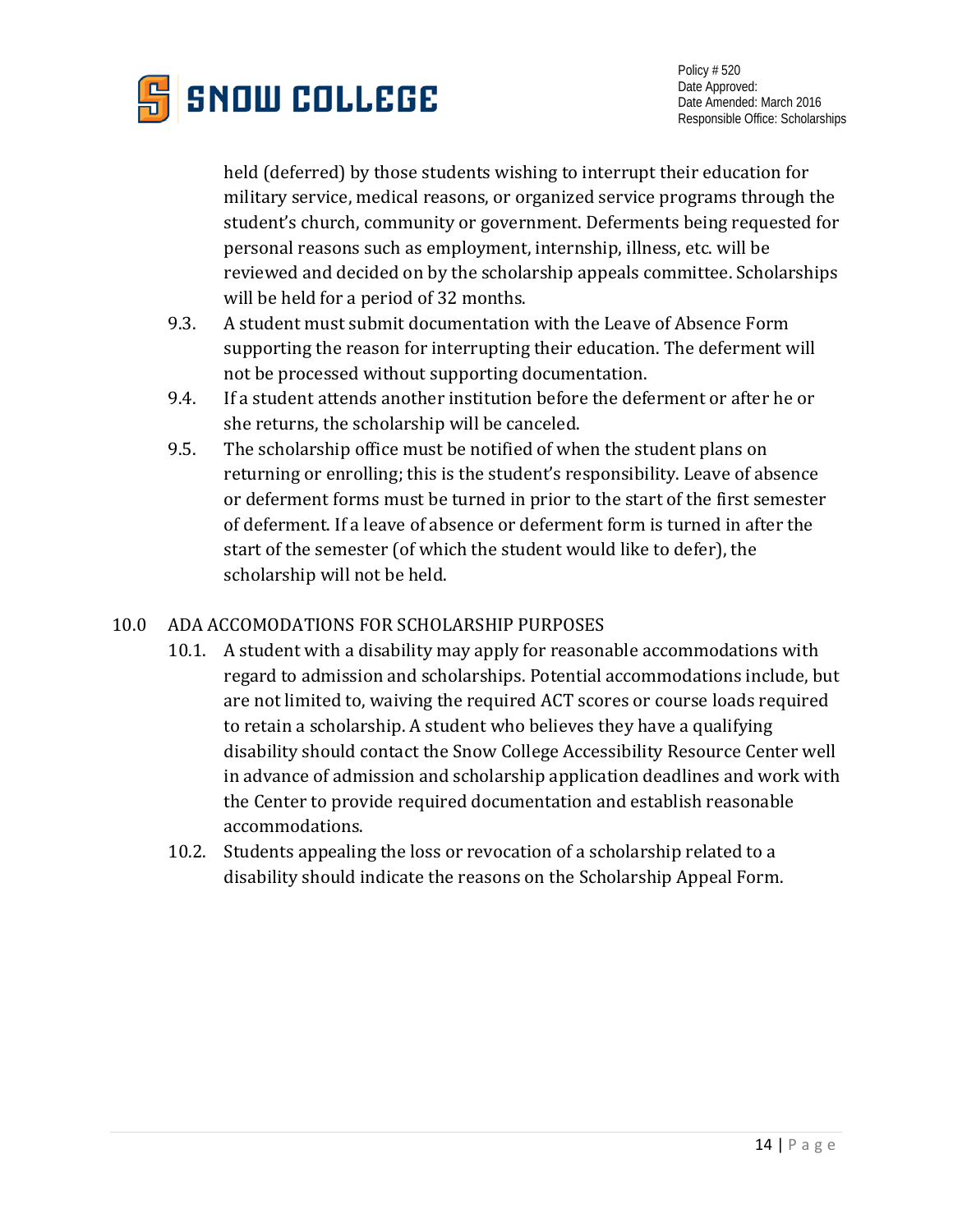

#### Appendix A

Scholarship Appeal

#### **Part I: What to know before making a scholarship appeal**

The Scholarship Appeals Committee will only review scholarship appeals that are complete. A scholarship appeal form must be completed for each scholarship you may be appealing. Typically, appeals are reviewed in the order received. Please include a valid email address as you will be notified via email regarding the appeal results.

**Appeal Deadline:** Your appeal and all supporting documentation must be received by 5:00p.m the third Friday of the semester following the loss of the scholarship. For example, if you lose your scholarship after fall semester, your scholarship appeal is due by the third Friday of the following spring semester. Scholarship appeals that are turned in after the deadline may be reviewed at the discretion of the scholarship appeals committee. \* See attachment for documentation definitions.

#### **Part II Checklist**

[ ] Complete and sign this form.

[ ] Attach a detailed explanation of why you are appealing the loss of your scholarship. This needs to be typed and signed by the student. The student of the students of  $\mathbf{b}$  is the student of  $\mathbf{b}$  is the student.

[ ] Attach a copy of your scholarship contract.

[ ] Attach a copy of your Snow College unofficial transcripts.

[ ] Make sure all supporting documentation has been attached (Doctor's letter, obituary, letter from a professor, etc.).

#### **Part III Student Information (all fields required)**

| Semester/Year Issued: Credits Req'd____________GPA Req'd_____________Credits Req'd_________________ |
|-----------------------------------------------------------------------------------------------------|
|                                                                                                     |
|                                                                                                     |
|                                                                                                     |
|                                                                                                     |

**Return this form to the Snow College Scholarship Office in the Greenwood Student Center Room 205 or mail to: Snow College Scholarship Office 150 College Ave Ephraim, UT 84627 March, 2016**